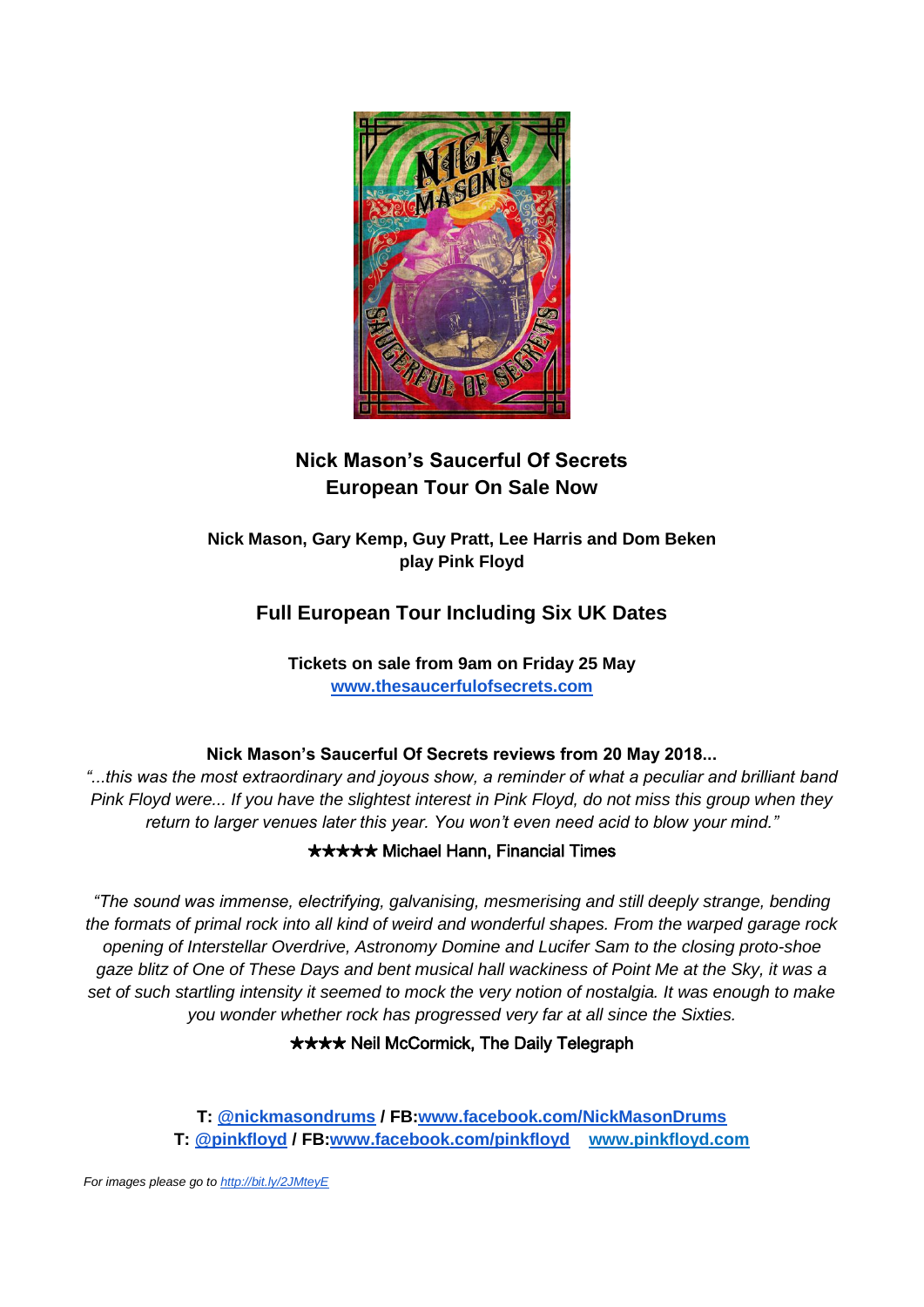25 May, 2018 - Following four intimate and acclaimed live shows at London's Dingwalls (20 May) and The Half Moon in Putney (21, 23 and 24 May), **Nick Mason's Saucerful Of Secrets** will be touring their unique live show of early **Pink Floyd** across Europe, including six shows in the UK. The tickets are on sale **from 9am on Friday 25 May. [www.thesaucerfulofsecrets.com](http://www.thesaucerfulofsecrets.com/)**

#### **The UK dates are;**

Sunday 23rd September - Portsmouth, Guildhall Monday 24th September - London, Roundhouse Tuesday 25th September - Birmingham, Symphony Hall Thursday 27th September - Manchester, O2 Apollo Friday 28th September - Glasgow, SEC Armadillo Saturday 29th September - Nottingham, Royal Concert Hall

Please see below for full details on the European tour dates.

**Nick Mason's Saucerful Of Secrets** are Nick Mason, Gary Kemp, Guy Pratt, Lee Harris and Dom Beken.

This is an opportunity to experience **Pink Floyd**'s celebrated and significant early body of work played live, including songs from albums **'The Piper At The Gates of Dawn'** and **'A Saucerful Of Secrets'**.

Very few bands are as culturally important as **Pink Floyd**. They are one of the best-selling music artists of all time and co-founder **Nick Mason** has been the only constant member of the band, performing on all of their albums as well as all of their live shows. This is **Nick Mason**'s first live musical tour since Pink Floyd's Division Bell Tour in 1994; the Nick Mason's Saucerful of Secrets show at Dingwalls on 20 May 2018 was his first since Pink Floyd played at the 2005 Live 8 concert in London.

Tickets go on sale **from 9am on Friday 25 May** at [www.thesaucerfulofsecrets.com.](http://www.thesaucerfulofsecrets.com/)

#### **Full European Tour Dates:**

Sunday 2nd September - Stockholm, Sweden, Circus Monday 3rd September - Copenhagen, Denmark, Forum Black Box Tuesday 4th September - Rostock, Germany, Moya Thursday 6th September - Amsterdam, Holland, Carre Saturday 8th September - Antwerp, Belgium, Stadsschouwburg Sunday 9th September - Luxembourg, Den Atelier Monday 10th September - Paris, France, Olympia Tuesday 11th September - Dusseldorf, Germany, Mitsubishi Elektrikhalle Thursday 13th September - Hamburg, Germany, Laeiszhalle Saturday 15th September - Stuttgart, Germany, Beethovensaal Sunday 16th September - Berlin, Germany, Tempodrom Monday 17th September - Leipzig, Germany, Haus Auensee Wednesday 19th September - Vienna, Austria, Stadhalle F Thursday 20th September - Milan, Italy, Teatro Arcimboldi Friday 21st September - Zurich, Switzerland, Samsung Hall Sunday 23rd September - Portsmouth, UK, Guildhall